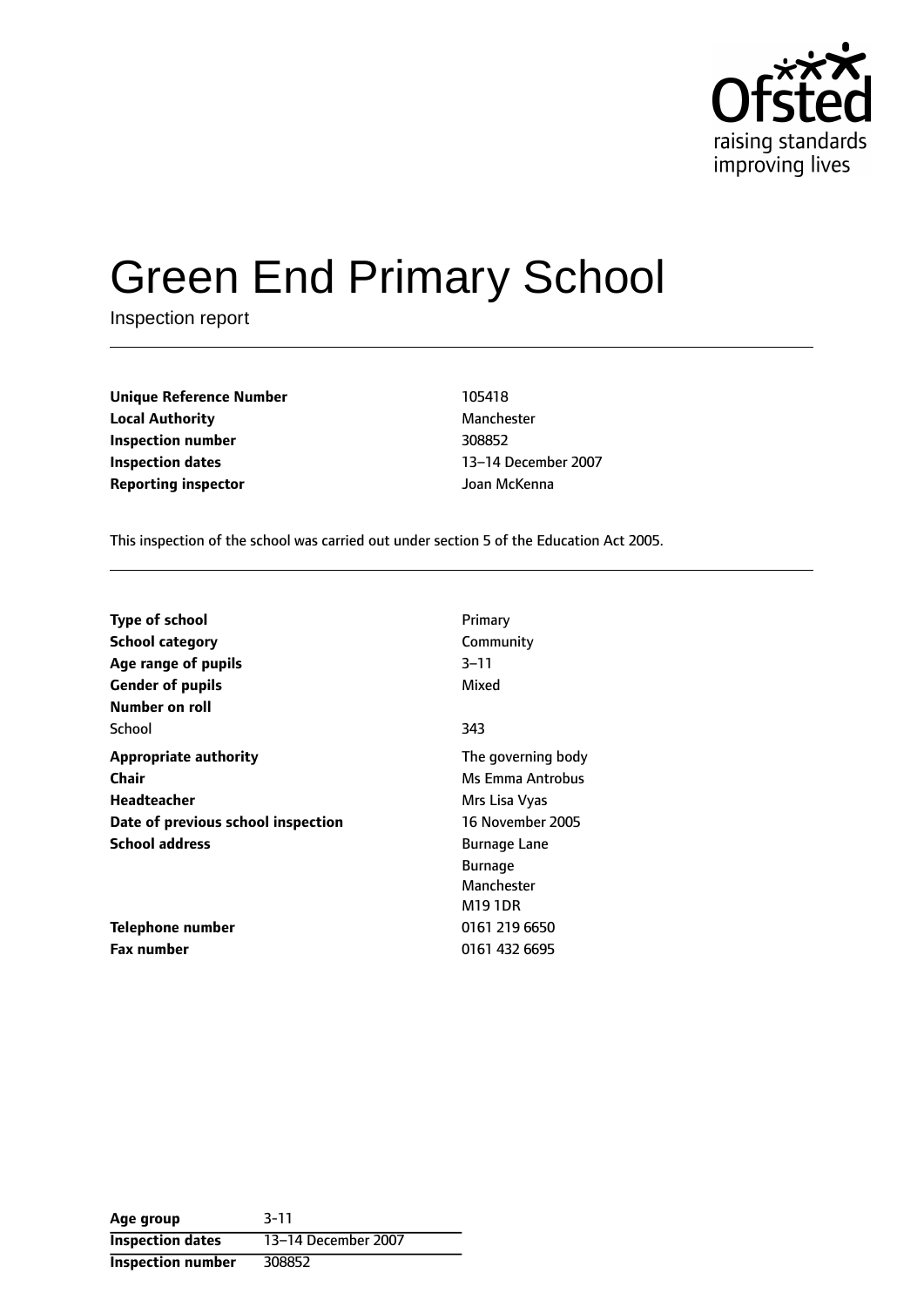.

© Crown copyright 2007

#### Website: www.ofsted.gov.uk

This document may be reproduced in whole or in part for non-commercial educational purposes, provided that the information quoted is reproduced without adaptation and the source and date of publication are stated.

Further copies of this report are obtainable from the school. Under the Education Act 2005, the school must provide a copy of this report free of charge to certain categories of people. A charge not exceeding the full cost of reproduction may be made for any other copies supplied.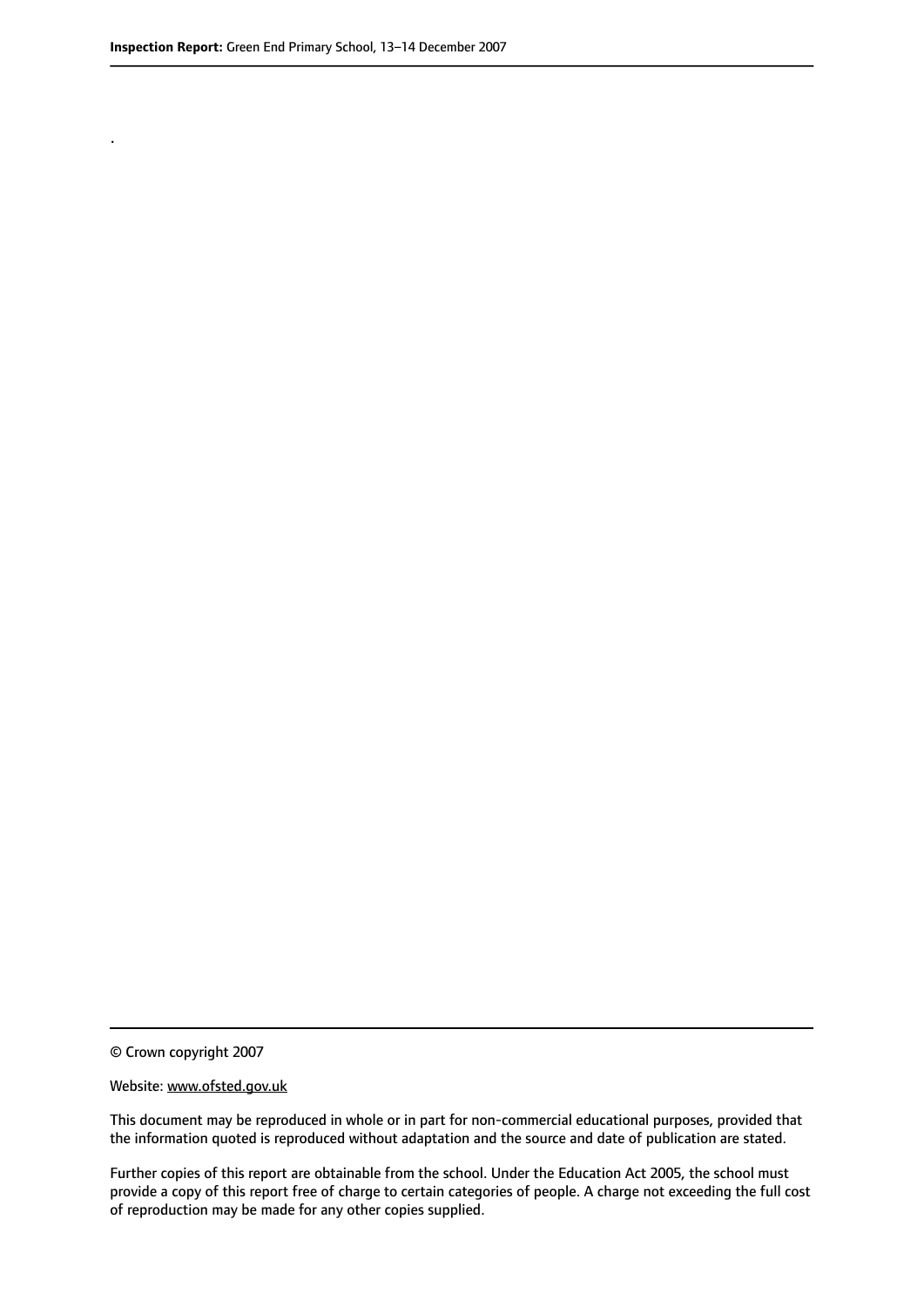# **Introduction**

The inspection was carried out by three Additional Inspectors.

## **Description of the school**

This large school serves a very deprived area and the proportion of pupils eligible for free school meals is high. The proportion of pupils from minority ethnic heritages is also high and most pupils speak English as an additional language. Besides English, 22 languages are spoken. More pupils than usual join and leave the school at other than the normal times. The proportion of pupils with learning difficulties and/or disabilities is broadly typical.

The school was last inspected in November 2005 when it was found to require special measures because it was not providing an acceptable standard of education. The school moved into a new school building in February 2006. The school became part of a loose federation with Ladybarn Primary School in April 2007, at which point the headteacher of Ladybarn also became the headteacher of Green End. The school has experienced many changes of staff over the past few years, and, in September 2007, it had a full complement of permanent class teachers for the first time for several years.

## **Key for inspection grades**

| Grade 1 | Outstanding  |
|---------|--------------|
| Grade 2 | Good         |
| Grade 3 | Satisfactory |
| Grade 4 | Inadequate   |
|         |              |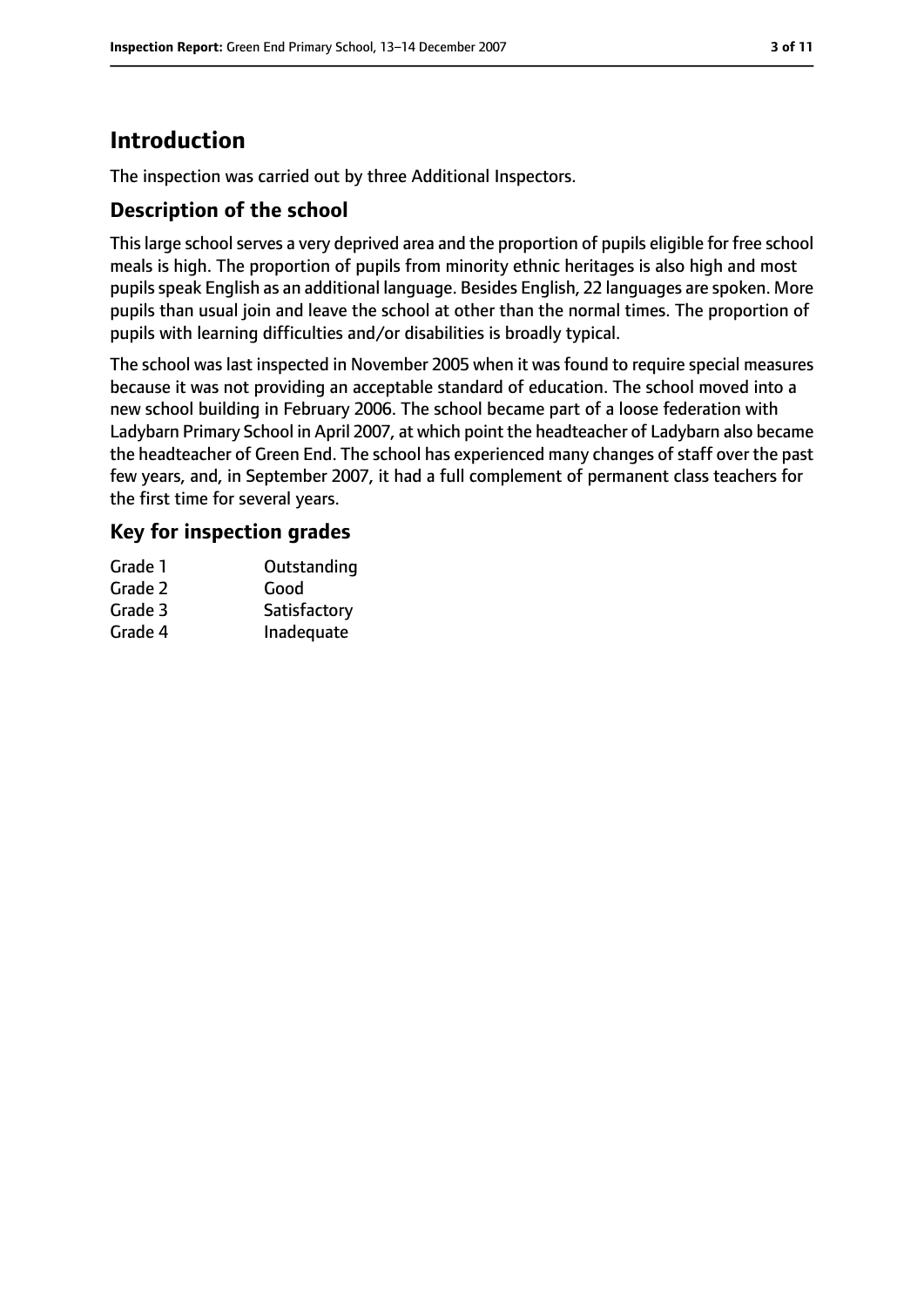# **Overall effectiveness of the school**

#### **Grade: 3**

In accordance with section 13(4) of the education Act 2005, HMCI is of the opinion that the school no longer requires special measures. This is because all aspects of provision are now satisfactory, as are pupils' academic and personal achievements. The rate of improvement has escalated since the new headteacher took up post, because of her outstanding leadership and management. She has a totally accurate knowledge of the school's strengths and weaknesses. Her excellent strategic understanding of how best to improve the school is translated into practical approaches which make a demonstrable difference. This has given a significant boost to staff, whose confidence and morale are now high. The previously underdeveloped roles of most other leaders are now being tackled. The reorganisation of staff into phase teams, for example, is providing a structure that promotes both the accountability of staff and the support given to them. Key governors keep a close eye on the school's effectiveness and have been influential in identifying action necessary to improve this. The school is increasingly drawing upon its internal resources and those within the federation for models of good practice on which to build.

Pupils enter the school with skills and knowledge well below that expected for their age. Standards by the time they leave are below the national average, but they are higher in some areas now than in recent years. This is particularly the case at Key Stage 1 and in English at Key Stage 2, where there was a significant rise in standards in 2007. English was an area identified as needing improvement at the last inspection and the recent rise in standards shows the success of the school's work. Pupils' achievement now is satisfactory overall. However, it varies in different classes within and across year groups. Progress is sometimes good, when, because of particularly effective teaching, pupils make up for earlier underachievement. This is seen most often in Years 5 and 6. Some positive, common approaches to teaching have been introduced, but they are not yet implemented in a consistently effective manner. As a result more teaching is satisfactory rather than good. The curriculum is also satisfactory. There has been a successful focus on improving provision for English and the additional curriculum programmes for individuals and groups of pupils needing extra support. While understandable, this has been at the expense of broader initiatives to promote the full range of pupils' academic and personal development. For example, pupils' ability to be independent and take responsibility for their own learning is not well developed.

Satisfactory care, guidance and support are given to pupils and these aspects have improved considerably recently. A good feature is the rigorous and regular way in which pupils' progress is checked. The information is analysed well and informs teaching and where additional specific support needs to be given to individuals to accelerate their progress. New procedures for promoting good behaviour and attendance are having a positive impact. Attendance has risen considerably recently and is now close to the national average. The school is increasing its links with parents to strengthen support for pupils. While many of these arrangements are relatively new, they are nevertheless resulting in pupils' personal development being satisfactory. Pupils increasingly enjoy school, behave well and have good attitudes towards their work. Friendly relationships exist between the different groups of pupils. However, although pupils feel safe and talk positively about how to keep healthy, the curriculum has not promoted an in-depth understanding of such matters. Pupils are dependent upon their teachers and do not show enough initiative.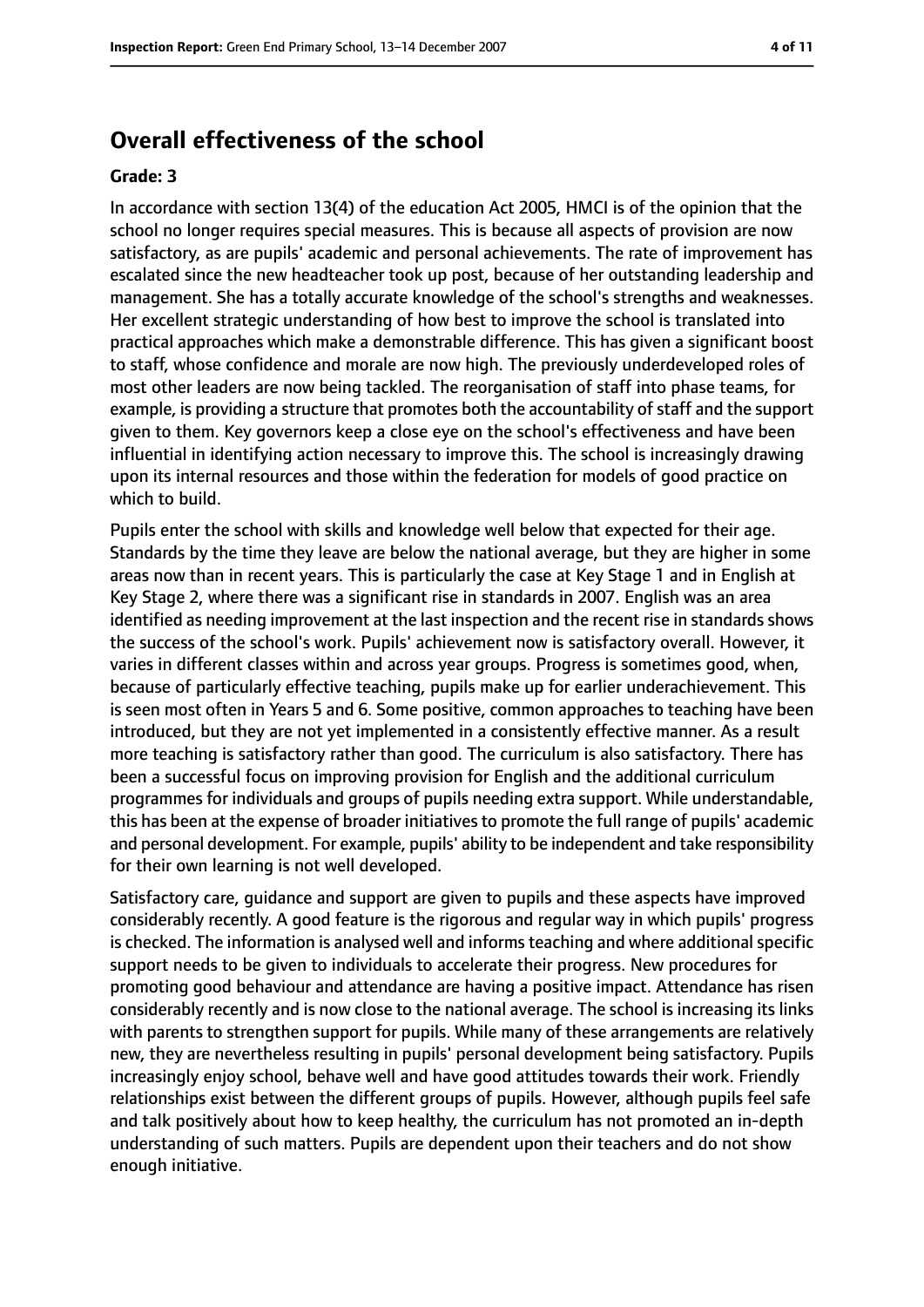The school is regaining the confidence of its community. Parents recognise the strengthening picture and there is now a waiting list for places. The recent changes made are having a strong impact. As a result, there is good capacity for the school to improve further.

# **Effectiveness of the Foundation Stage**

#### **Grade: 3**

Children's achievement is satisfactory during the Foundation Stage. Some reach the expected levels for their age by the start of Year 1 but, generally, standards are below that expected, particularly in their mathematical development. Children benefit greatly from learning in the new accommodation, which allows good scope for imaginative play and for the teaching of small groups. Teachers and their assistants have become more confident in their use of the space and the new resources to an extent that children are beginning to make good progress in sessions. It is too early to see this progress displayed in standards and achievement over time, but the ground has been laid. Links with parents are purposeful and productive; some remark on how much their children enjoy learning in the Foundation Stage. The Foundation Stage unit is soundly led and managed in a way that recognises what needs to be improved, such as ensuring that the assessment of children's standards and progress is fully accurate.

# **What the school should do to improve further**

- Raise standards and ensure that pupils' achievement is more consistent within and across year groups.
- Ensure that teaching is of consistently good quality.
- Improve the breadth and enrichment of the curriculum to increase its impact on pupils' academic and personal outcomes.
- Increase the extent to which pupils show independence and initiative and exercise responsibility in lessons and around the school.

A small proportion of the schools whose overall effectiveness is judged satisfactory but which have areas of underperformance will receive a monitoring visit by an Ofsted inspector before their next section 5 inspection.

# **Achievement and standards**

#### **Grade: 3**

At Key Stage 1 in 2007, standards in all areas were higher than in 2006, and were broadly in line with the national figures. In 2007 at Key Stage 2, whilst standards are below average, test results in English rose markedly and standards are now similar to those in mathematics and science. The achievement of pupils is satisfactory overall. However, there is some variation across classes and ages, linked to the effectiveness of teaching. All groups of pupils achieve satisfactorily, but there are some differences in the standards reached by different groups. For example, boys and pupils who speak English as an additional language do not always reach the level of other pupils. The school is aware of these differences and is taking specific action to promote equal achievement for all groups and individuals.

# **Personal development and well-being**

## **Grade: 3**

Some older pupils summed up their increasing enjoyment of school by saying, 'The improvements since September have been wonderful.' They correctly say that school is generally a calm and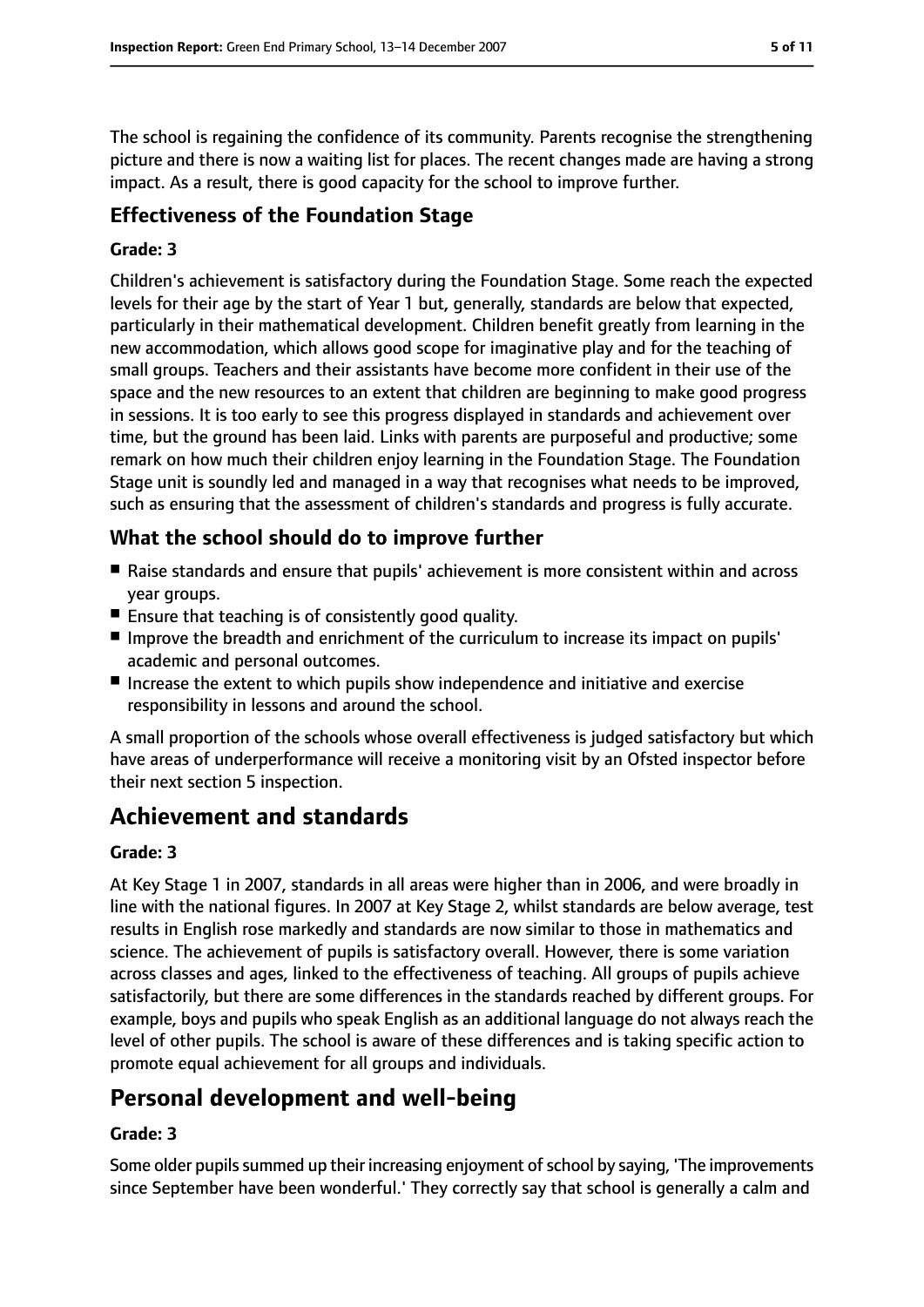stress free place in which to learn, and they respond to this by working hard and doing what teachers ask of them. The new, wider range of activities outside lessons acts as a magnet for many pupils, promoting greater interest and attendance. The school council and the scheme whereby older pupils befriend others at playtimes promote a good sense of involvement. The latter particularly helps pupils joining the school at atypical times. Nevertheless, pupils do not assume much responsibility around school because they have limited opportunities to do so. Moreover, they do not always get sufficient chance to show initiative, for example in pursuing their ideas about recycling and growing their own food. Spiritual, moral, social and cultural development is satisfactory. Cultural development does not draw sufficiently on pupils' diverse backgrounds.

# **Quality of provision**

## **Teaching and learning**

#### **Grade: 3**

Systems put in place to promote greater consistency of teaching, such as joint planning and explicit expectations about what should be included in lessons, are having a positive impact. For example, clear objectives are identified for all activities and shared with pupils so they understand what they are expected to learn. Information about how pupils are progressing is used well to plan work to suit pupils of different abilities. The inconsistencies that remain stem from the different degrees of effectiveness with which these strategies are implemented. In the best lessons, there is a strong sense of purpose and very high expectations of pupils. Teachers explain requirements extremely well, constantly check pupils' understanding and equip them with the knowledge and strategies to take them on to the next level of work. In the less effective lessons, these features are less prominent and so the pace of learning is slower. Pupils invariably work hard and are receptive learners. They appreciate the increased focus on promoting their progress. Opportunities for them to take responsibility for their own learning and to show independence and initiative in lessons are not extensive enough.

## **Curriculum and other activities**

#### **Grade: 3**

Following the successful but relatively narrow focus on improving provision for English, there is now a more detailed focus on improving provision for mathematics. Since September the curriculum has been planned around themes to make learning more interesting and relevant for pupils. More strategies are being adopted to make sure that all pupils can benefit from what is provided for them. However, much of this work is at relatively early stages. A wider range of clubs are now offered outside normal lesson times, which are proving popular with pupils, as are the lunchtime games sessions. Some visits to places of educational interest and visitors into school add interest, but the range is not extensive. There is a sound programme for personal, social and health education. The new building provides a very attractive environment for learning, with better use being made of available space.

## **Care, guidance and support**

#### **Grade: 3**

Parents acclaim the school's recent successes in improving these aspects, such as new strategies for helping pupilsimprove their attendance, behaviour and work. Outside agencies are involved as appropriate to help meet pupils' very different needs. Procedures for child protection and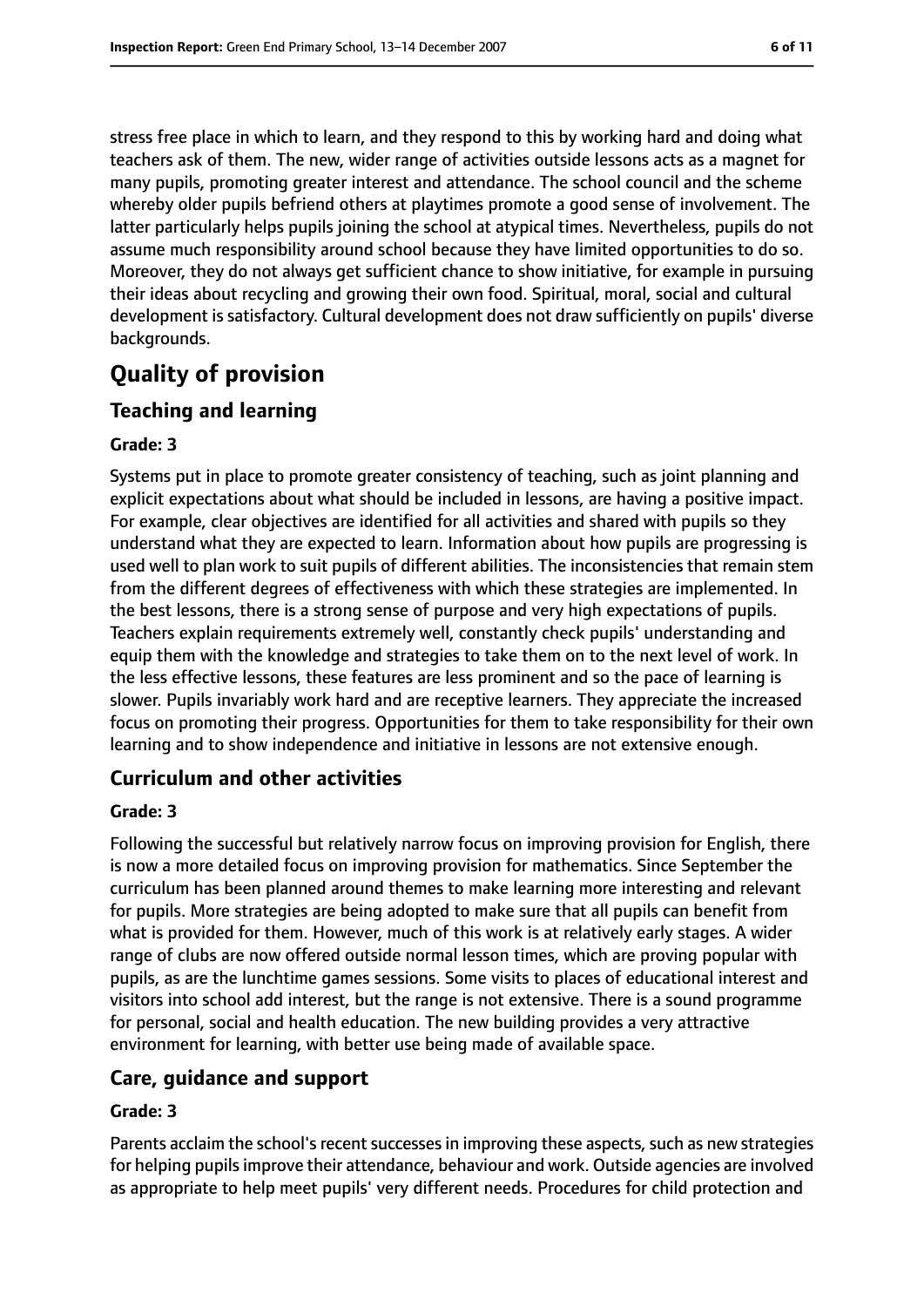assessing risks on visits out of school are in place. Aspects of academic guidance are good, such as the effective support given to pupils working in small, focused groups because of their additional needs. Other aspects, although positive, are newer and have not had time to have maximum impact, such the setting of targets for pupils. Yet other aspects vary in quality, such as the amount of advice given to pupils on how to improve through marking

# **Leadership and management**

#### **Grade: 2**

The new headteacher has successfully harnessed the hard work of staff and created a renewed sense of commitment and clarity of focus. There is a greater sense of urgency about the pace of change, and this is complemented by an ambitious but realistic plan of action. She is well supported by the deputy headteacher, who has created the thorough systems to keep pupils' progress under scrutiny. Other leaders are responding enthusiastically to the increased opportunities to develop their leadership and management skills. They accept the greater accountability to which they are now subjected, because they feel supported and enabled in their roles. The school's effective reorganisation has maximised the benefits of new management structures and systems. The chair and vice chair of governors are very knowledgeable about the school and actively support and challenge it. The vice chair, for example, was instrumental in bring about the federation arrangements that have brought considerable benefit to the school. The chair and vice chair act as good role models for other governors.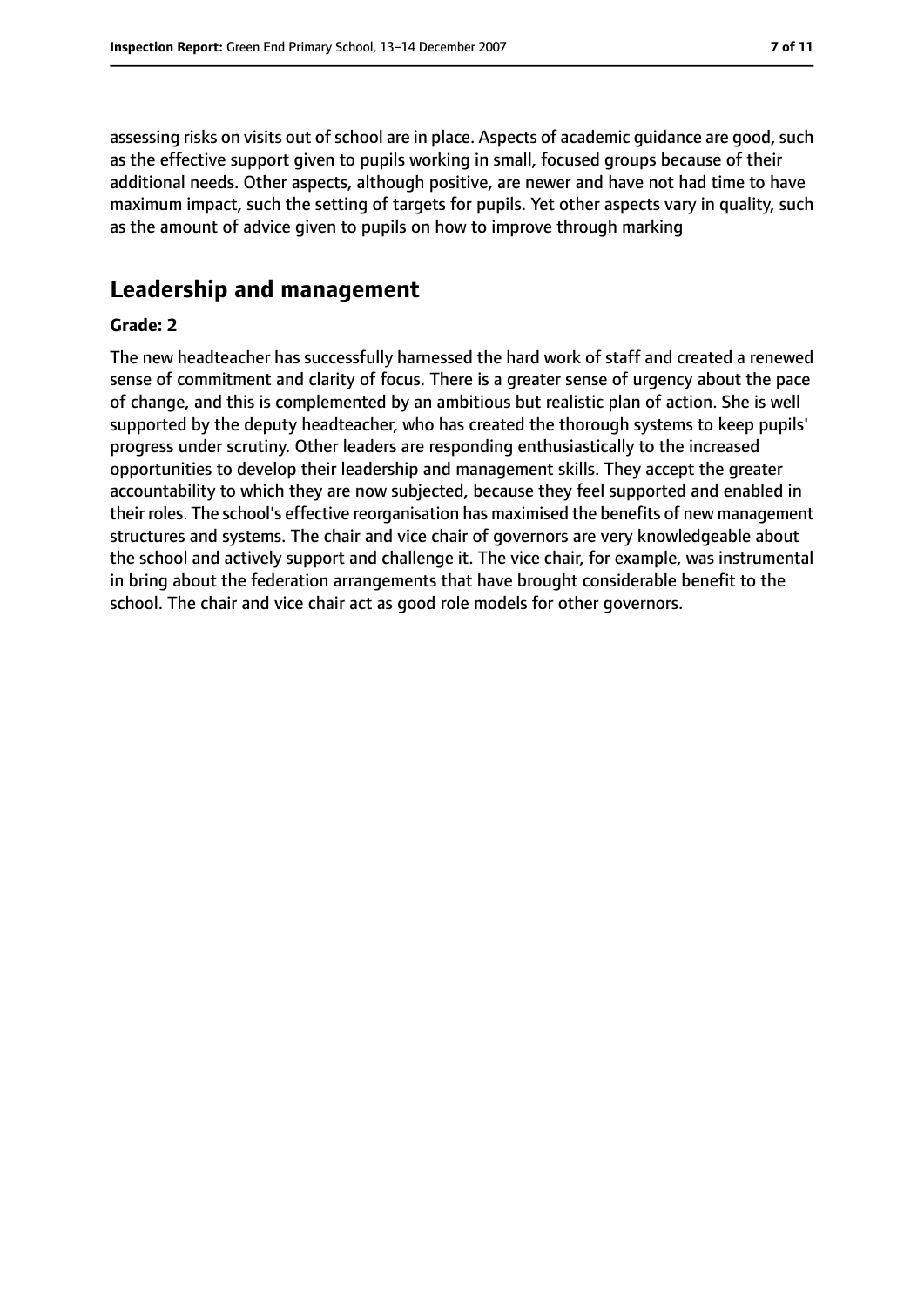**Any complaints about the inspection or the report should be made following the procedures set out in the guidance 'Complaints about school inspection', which is available from Ofsted's website: www.ofsted.gov.uk.**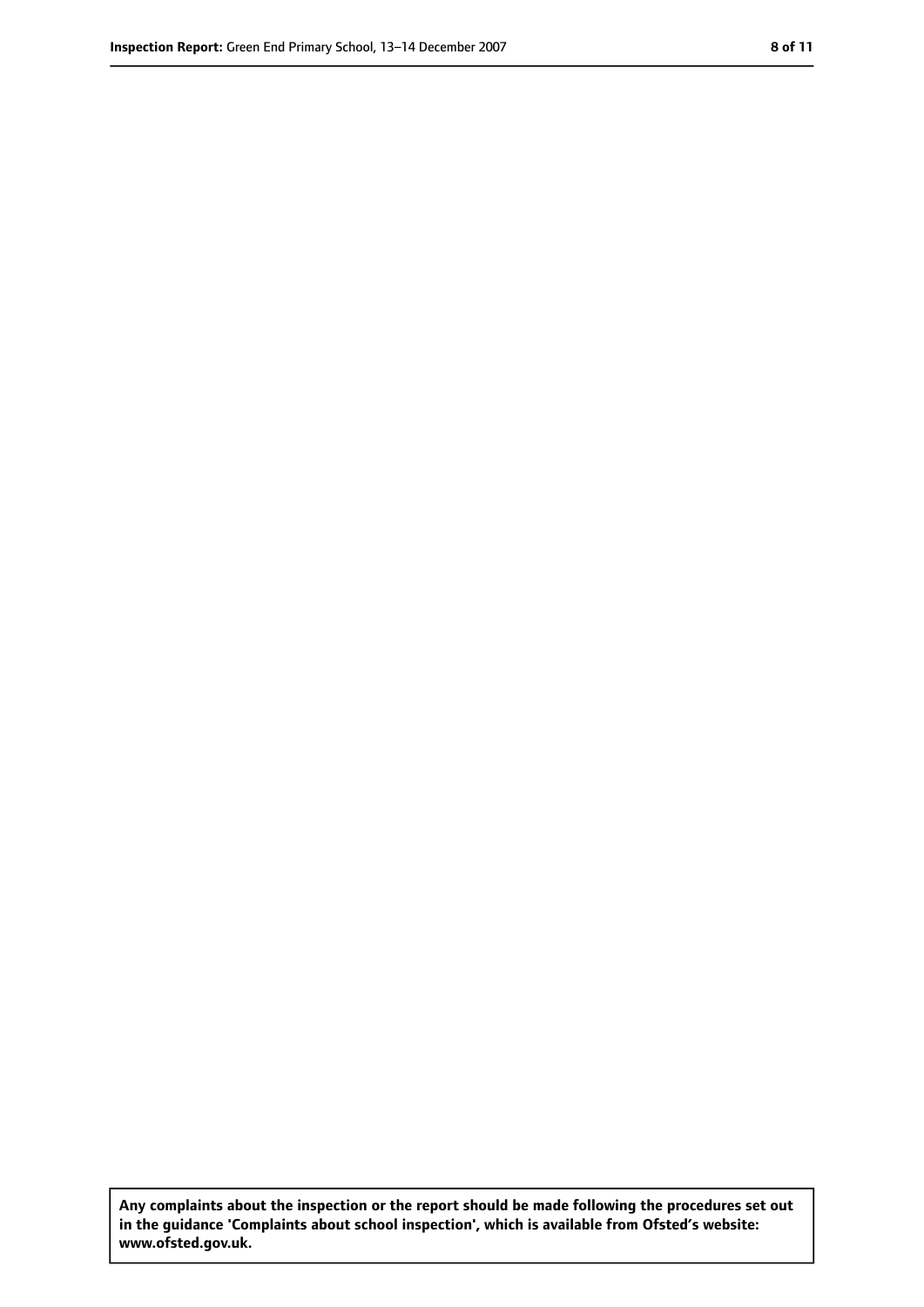# **Inspection judgements**

| $^{\backprime}$ Key to judgements: grade 1 is outstanding, grade 2 good, grade 3 satisfactory, and | <b>School</b>  |
|----------------------------------------------------------------------------------------------------|----------------|
| arade 4 inadequate                                                                                 | <b>Overall</b> |

# **Overall effectiveness**

| How effective, efficient and inclusive is the provision of education, integrated<br>care and any extended services in meeting the needs of learners? |     |
|------------------------------------------------------------------------------------------------------------------------------------------------------|-----|
| Effective steps have been taken to promote improvement since the last<br>inspection                                                                  | Yes |
| How well does the school work in partnership with others to promote learners'<br>well-being?                                                         |     |
| The effectiveness of the Foundation Stage                                                                                                            |     |
| The capacity to make any necessary improvements                                                                                                      |     |

## **Achievement and standards**

| How well do learners achieve?                                                                               |  |
|-------------------------------------------------------------------------------------------------------------|--|
| The standards <sup>1</sup> reached by learners                                                              |  |
| How well learners make progress, taking account of any significant variations between<br>groups of learners |  |
| How well learners with learning difficulties and disabilities make progress                                 |  |

# **Personal development and well-being**

| How good is the overall personal development and well-being of the<br>learners?                                  |  |
|------------------------------------------------------------------------------------------------------------------|--|
| The extent of learners' spiritual, moral, social and cultural development                                        |  |
| The extent to which learners adopt healthy lifestyles                                                            |  |
| The extent to which learners adopt safe practices                                                                |  |
| How well learners enjoy their education                                                                          |  |
| The attendance of learners                                                                                       |  |
| The behaviour of learners                                                                                        |  |
| The extent to which learners make a positive contribution to the community                                       |  |
| How well learners develop workplace and other skills that will contribute to<br>their future economic well-being |  |

# **The quality of provision**

| How effective are teaching and learning in meeting the full range of the<br>learners' needs?          |  |
|-------------------------------------------------------------------------------------------------------|--|
| How well do the curriculum and other activities meet the range of needs<br>and interests of learners? |  |
| How well are learners cared for, quided and supported?                                                |  |

 $^1$  Grade 1 - Exceptionally and consistently high; Grade 2 - Generally above average with none significantly below average; Grade 3 - Broadly average to below average; Grade 4 - Exceptionally low.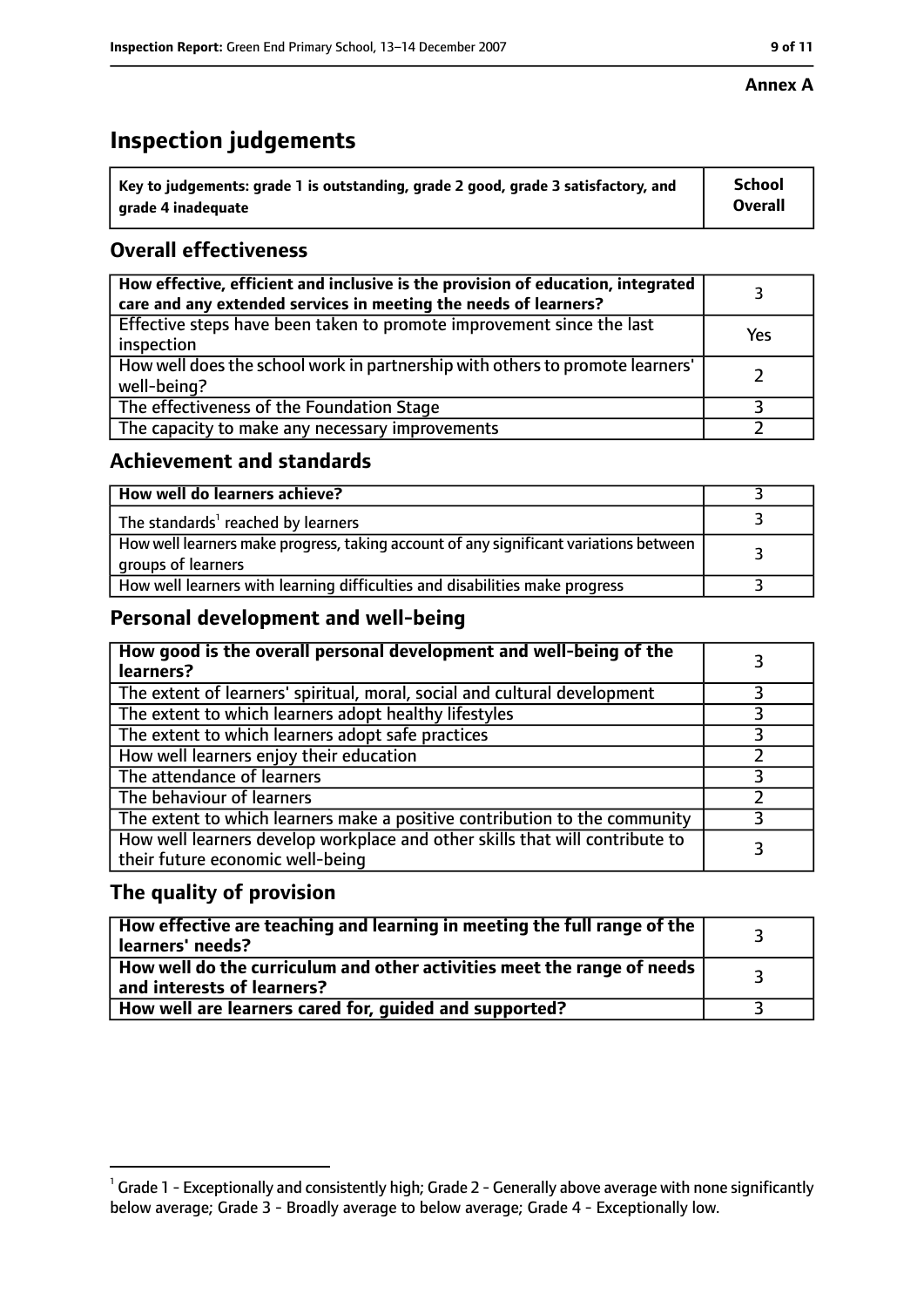# **Leadership and management**

| How effective are leadership and management in raising achievement<br>and supporting all learners?                                              |            |
|-------------------------------------------------------------------------------------------------------------------------------------------------|------------|
| How effectively leaders and managers at all levels set clear direction leading<br>to improvement and promote high quality of care and education |            |
| How effectively leaders and managers use challenging targets to raise standards                                                                 |            |
| The effectiveness of the school's self-evaluation                                                                                               |            |
| How well equality of opportunity is promoted and discrimination tackled so<br>that all learners achieve as well as they can                     |            |
| How effectively and efficiently resources, including staff, are deployed to<br>achieve value for money                                          |            |
| The extent to which governors and other supervisory boards discharge their<br>responsibilities                                                  |            |
| Do procedures for safequarding learners meet current government<br>requirements?                                                                | Yes        |
| Does this school require special measures?                                                                                                      | <b>Yes</b> |
| Does this school require a notice to improve?                                                                                                   | No         |